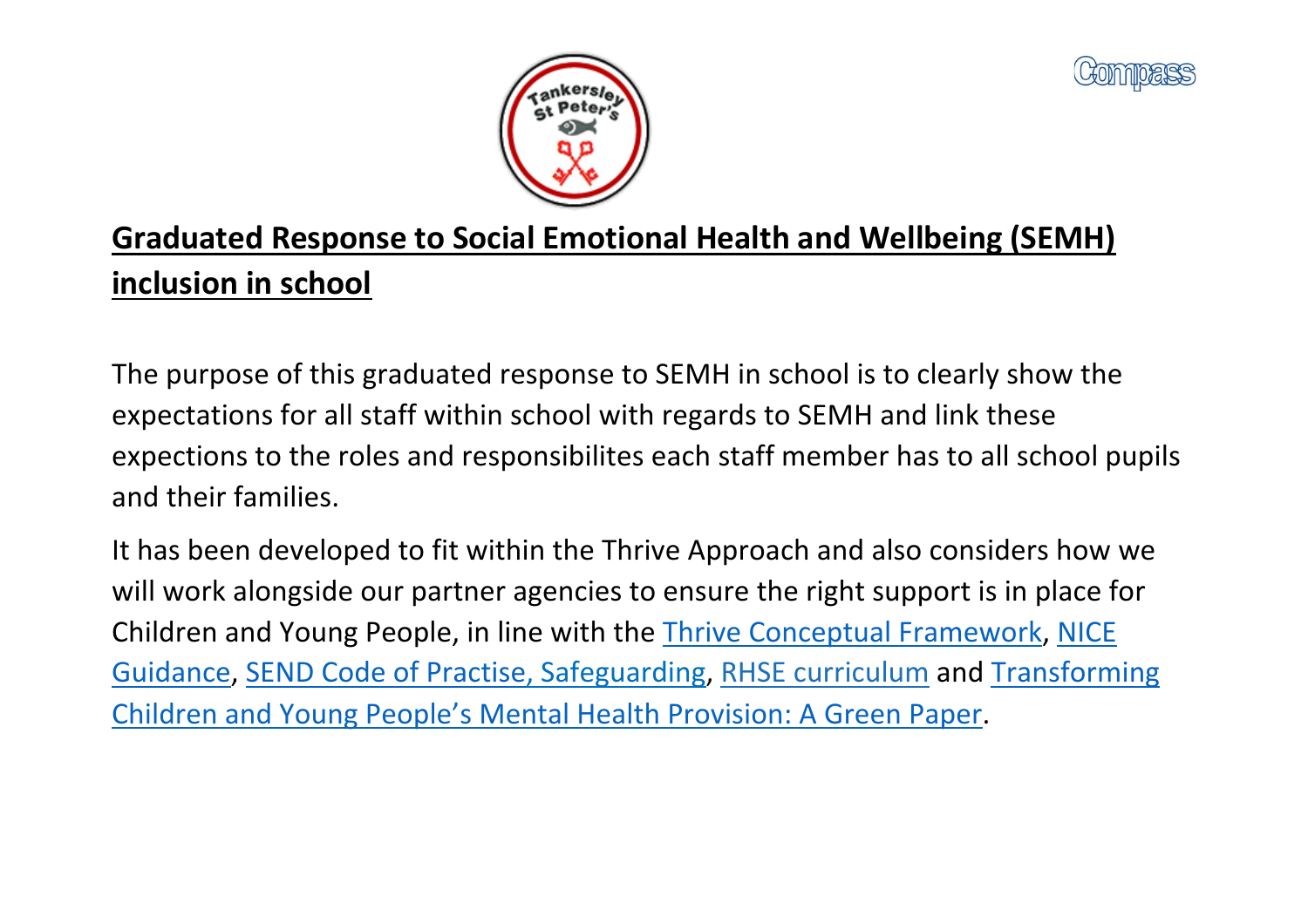

### o TADS

- o CAMHS
- Compass pupil, staff and parent support
- o Educational Psychology
- o ASDAT team
- Specialist Paediatricians

### SENCO interventions e.g The Big A

- **School Nursing**
- Compass Groups/Workshops
- Keyworker/TA leading Precision Teaching
- TA use of Bereavement resources
- **SCI Team**
- Children's Therapy

### o SENCO/DMHL – SFP's, Behaviour plans, EHCPs

- o SFP reviews with staff, SENCO and parents
- o Early Help and multi-agency co-production
- o Stonewall/Barnardos training/awareness/resources
- o Compass Workshops
- o Pastoral TA interventions e.g Stay and Play, Knitter Natter, Social Skills Nurture group
- o SEN interventions e.g Time to Talk, Wellcomm, Project X
- o Quality FirstTeaching and staff training/awareness on Therapeutic Language, Trauma informed, Attachment and ASD Part 1 and 2
- o Mental health and wellbeing plus personal development in curriculum with Tool kit and booklets
- o Safeguarding awareness and procedures
- o Inclusion plus Child + Adult mental health initiatives
- o School + worship Council+ school job shop
- o Awareness events, experiences and after school clubs
- o Parents Events
- o Animals in school, visitors and trips
- o Anti-bullying and RHSE learning and posters reflecting diversity
- o Child and adult mental health initiatives

### Specialist

## Targeted

# Universal +

# Universal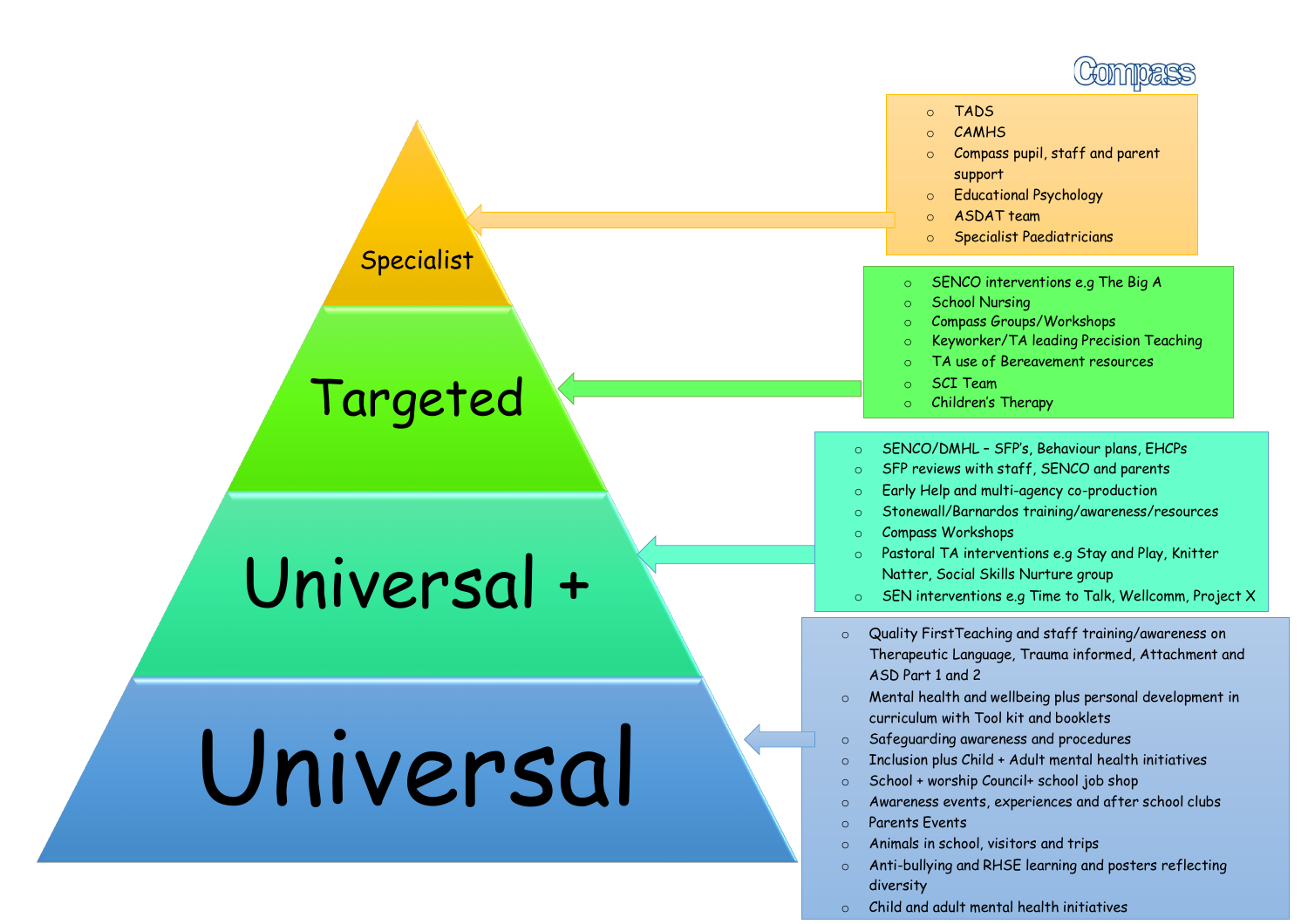### **Universal**

This level of support is available to all young people and their families in school, irrespective of identified need or assessments. At universal level it is clear that different roles in school will have different responsibilities and, for example, we would not expect that lunchtime supervisors to have the same knowledge and responsibilities as a class teacher. However, we would expect that all staff have knowledge of what is expected in their role at this level and are competent in the delivery of this.

The examples provided are not an exhaustive list, but more an indication of the type of support available;

- o Quality First Teaching
- o Staff expertise, awareness and use of Therapeutic language, Trauma informed approaches, Attachment and ASD Awareness training Part 1 and 2
- o Mental health and wellbeing covered in curriculum including 1 Decision learning
- o Mental Health toolkit and Mindfulness booklets
- o Children's Mental Health week activities
- o Staff Mental Health Celebration Display
- o Anti-Bullying week activities and RHSE curriculum
- o P4C approaches and Kagan structures
- o Safeguarding awareness and procedures with posters around school e.g NSPCC and Safeguarding Lead/Deputies photographs
- o Personal Development
- o Inclusion
- o School and Worship Councils
- o Christian Attribute beads-kindness, patience, goodness, self-control celebrated
- o School Job Shop
- o Different families celebrated through posters and books
- o Awareness events, experiences and after school clubs
- o Parents Events
- o Animals in school and visitors in school
- o Trips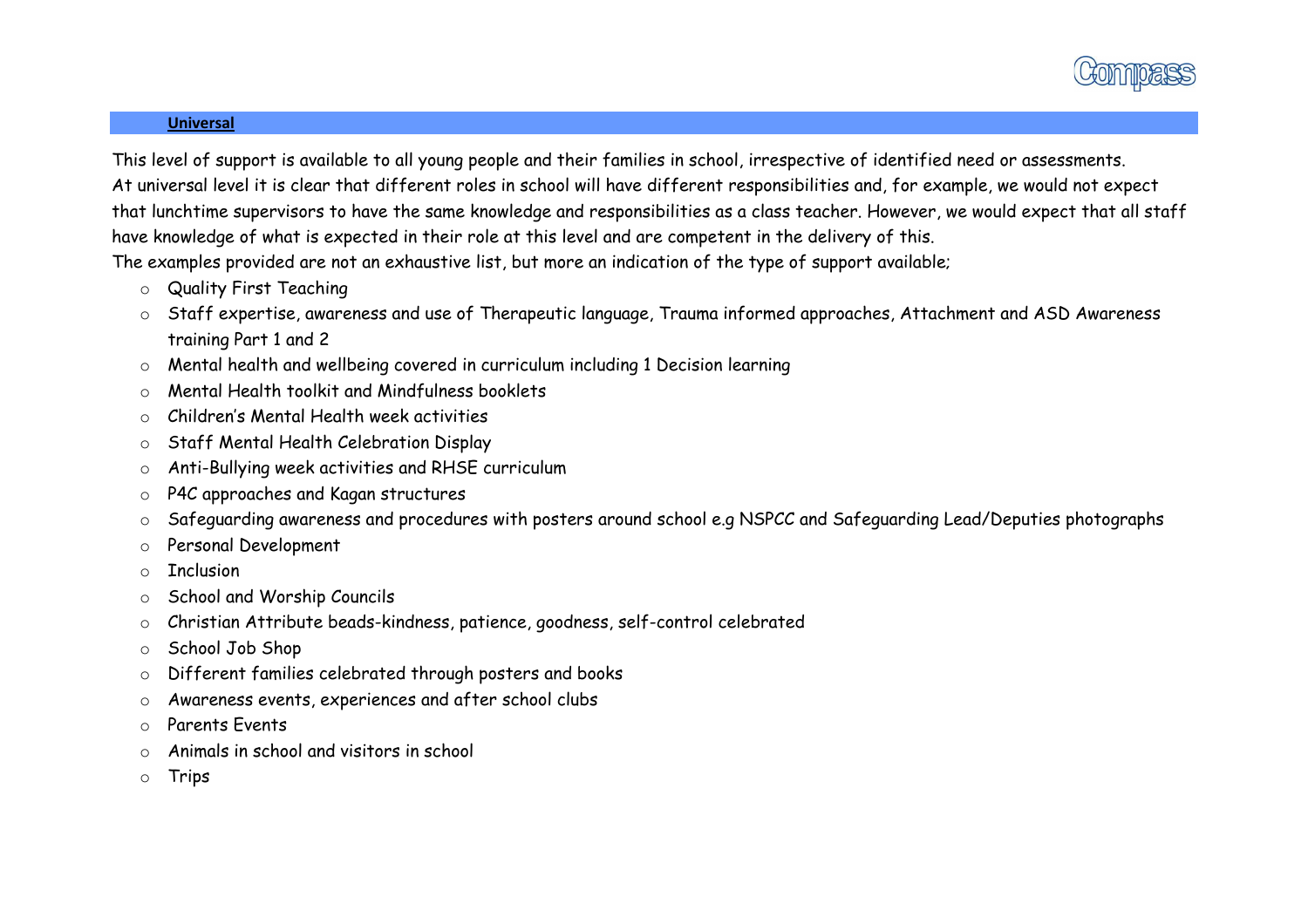

### **Universal +**

Universal + encompasses all the support available at Universal with added support based on identified need. This need is likely to have been identified by the school staff, family or the young person themselves.

At universal + level it is likely that the class teacher or identified member of staff is most appropriate to deliver the support. Further guidance and support is offered by the school pastoral team and it is likely that specific plans will be in place to support decision making e.g SFP's to identify benefitting from Now/Next/Later visual timetables, visual prompt cards, emotions fans and adult photographic timetables.

The examples provided are not an exhaustive list, but more an indication of the type of support available;

- o SENCO/DMHL School Focused Plans, Behaviour Plans and Education Health Care Plans (EHCP)
- o SFP reviews with staff, SENCO and parents
- o Early Help and Team Around the Family Co-production meetings, involving families, SENCO/Early Help Lead, school staff and multi-agency involvement and co-production
- o Stonewall/Barnardos training/awareness/resources
- o Compass Workshops
- o Pastoral TA interventions e.g EYFS 'Stay and Play' wellbeing club, KS 1 'Knitter Natter Club,' 'Social Skills for Children' KS1/2 Nurture group
- o SEN interventions e.g EYFS: 'Time to Talk,' 'Music Interaction,' 'Wellcomm,' Speech and Language sessions plus RWInc catch up (1:1), KS 2 'Project X' Literacy intervention plus identified maths, literacy or fine motor/handwriting booster groups

### **Targeted**

This level encompasses all the support available at lower levels with added support based needs having been assessed, either in school or by external agencies, and cannot be met entirely at Universal +.

At Targeted level it is likely that the support would be offered exclusively within the pastoral team or from external agencies. The examples provided are not an exhaustive list, but more an indication of the type of support available;